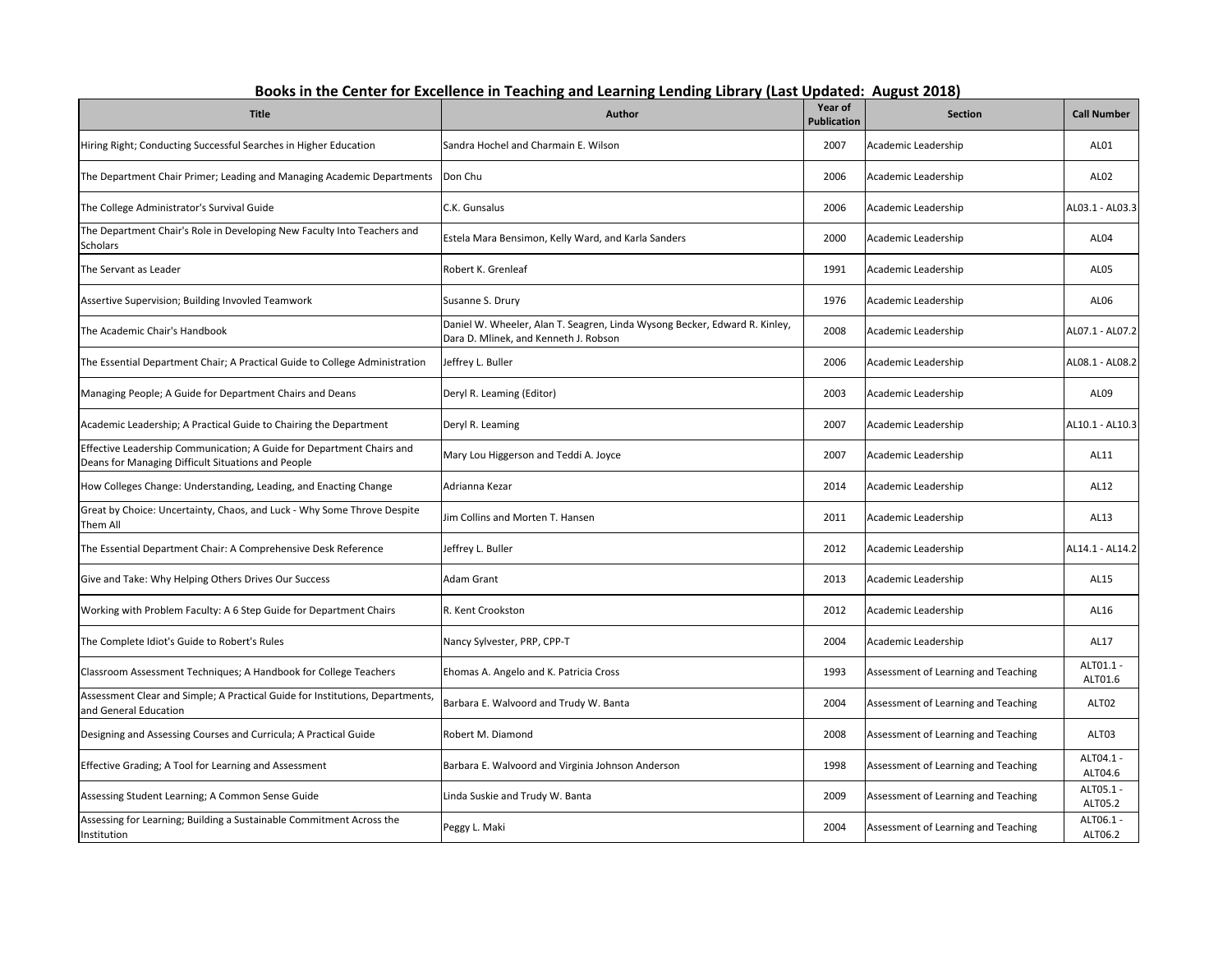| <b>Title</b>                                                                                                                                   | <b>Author</b>                                                                           | Year of<br>Publication | <b>Section</b>                      | <b>Call Number</b>   |
|------------------------------------------------------------------------------------------------------------------------------------------------|-----------------------------------------------------------------------------------------|------------------------|-------------------------------------|----------------------|
| Developing a Comprehension; Faculty Evaluation System; A Guide to<br>Designing, Building and Operating Large- Scale Faculty Evaluation Systems | Raoul A. Arreola                                                                        | 2007                   | Assessment of Learning and Teaching | ALT07                |
| Peer Review of Teaching; A Sourcebook                                                                                                          | Nancy Van Note Chism                                                                    | 1999                   | Assessment of Learning and Teaching | ALT08.1 -<br>ALT08.2 |
| Assessment; Case Studies, Experience and Practice From Higher Education                                                                        | (Edited by) Peter Schartz and Graham Webb                                               | 2002                   | Assessment of Learning and Teaching | ALT09                |
| Humor as an Instructional Defibrillator; Evidence-Based Techniques in<br><b>Teachhing and Assesment</b>                                        | Ronald A. Berk                                                                          | 2002                   | Assessment of Learning and Teaching | <b>ALT10</b>         |
| <b>Assessing Online Learning</b>                                                                                                               | Patricia Comeaux (Editor)                                                               | 2005                   | Assessment of Learning and Teaching | ALT11                |
| Diagnosing Organizations; Methods, Models, and Processes                                                                                       | Michael I. Harrison                                                                     | 1994                   | Assessment of Learning and Teaching | <b>ALT12</b>         |
| Student Development in College; Theory, Research, and Practice                                                                                 | Nancy J. Evans, Deanna S. Forney, and Florence Guido- DiBrito                           | 1998                   | Assessment of Learning and Teaching | ALT13                |
| Faculty Development and Student Learning; Assessing the Connections                                                                            | William Condon, Ellen R. Iverson, Cathryn A. Manduca, Carol Rutz, and<br>Gudrun Willett | 2016                   | Assessment of Learning and Teaching | ALT14                |
| Faculty Advising Examined; Enhancing the Potential of College Faculty as<br>Advisors                                                           | Gary L. Kramer (Editor)                                                                 | 2003                   | <b>Advising and Mentoring</b>       | AM01                 |
| Academic Advising; New Insights for Teaching and Learning in the First Year                                                                    | Mary Stuart Hunter, Betsy McCalla-Wriggins, and Eric R. White (Editors)                 | 2007                   | Advising and Mentoring              | AM02                 |
| Creating a Mentoring Culture; The Organization's Guide                                                                                         | Lois J. Zachary                                                                         | 2005                   | <b>Advising and Mentoring</b>       | AM03                 |
| The Mentor's Guide; Facilitating Effective Learning Relationships                                                                              | Lois J. Zachary                                                                         | 2000                   | Advising and Mentoring              | AM04                 |
| Academic Advising Approaches; Stategies That Teach Students to Make the<br>Most of College                                                     | Jayne K. Drake, Peggy Jordan, and Marsha A. Miller (Editors)                            | 2013                   | <b>Advising and Mentoring</b>       | AM05.1 -<br>AM05.2   |
| Beyond Foundation; Developing as a Master Academic Advisor                                                                                     | Thomas J. Grites, Marsha A. Miller, and Julie Givans Voller (Editors)                   | 2016                   | <b>Advising and Mentoring</b>       | AM06                 |
| The Senior Year Experience; Facilitating Integrations, Reflection, Closure, and<br>Transition                                                  | John N. Gardner, Gretchen Van der Veer, and Associates                                  | 1998                   | <b>Advising and Mentoring</b>       | AM07                 |
| Academic Advising: A Comprehensive Handbook                                                                                                    | Virginia N. Gordon, Wesley R. Habley and Associates                                     | 2000                   | <b>Advising and Mentoring</b>       | AM08                 |
| <b>Teaching Large Classes</b>                                                                                                                  | Allan J. Gedalof                                                                        | 2006                   | <b>Best Practices of Teaching</b>   | BPT01                |
| <b>Active Learning</b>                                                                                                                         | Beverly J. Cameron                                                                      | 1999                   | Best Practices of Teaching          | BPT02                |
| Teaching the Art of Inquiry                                                                                                                    | Bob Hudspith and Herb Jenkins                                                           | 2001                   | <b>Best Practices of Teaching</b>   | BPT03                |
| Feedback: Key to Learning                                                                                                                      | Sergio J. Piccinin                                                                      | 2006                   | <b>Best Practices of Teaching</b>   | BPT04                |
| <b>Teaching with Cases</b>                                                                                                                     | David Dunne and Kim Brooks                                                              | 2004                   | <b>Best Practices of Teaching</b>   | BPT05                |
| <b>Creative Problem Solving</b>                                                                                                                | Daryl Caswell                                                                           | 2006                   | <b>Best Practices of Teaching</b>   | BPT06                |
| <b>Cultural Diversity and Inclusive Teaching</b>                                                                                               | Shibao Guo and Zenobia Jamal                                                            | 2007                   | <b>Best Practices of Teaching</b>   | BPT07                |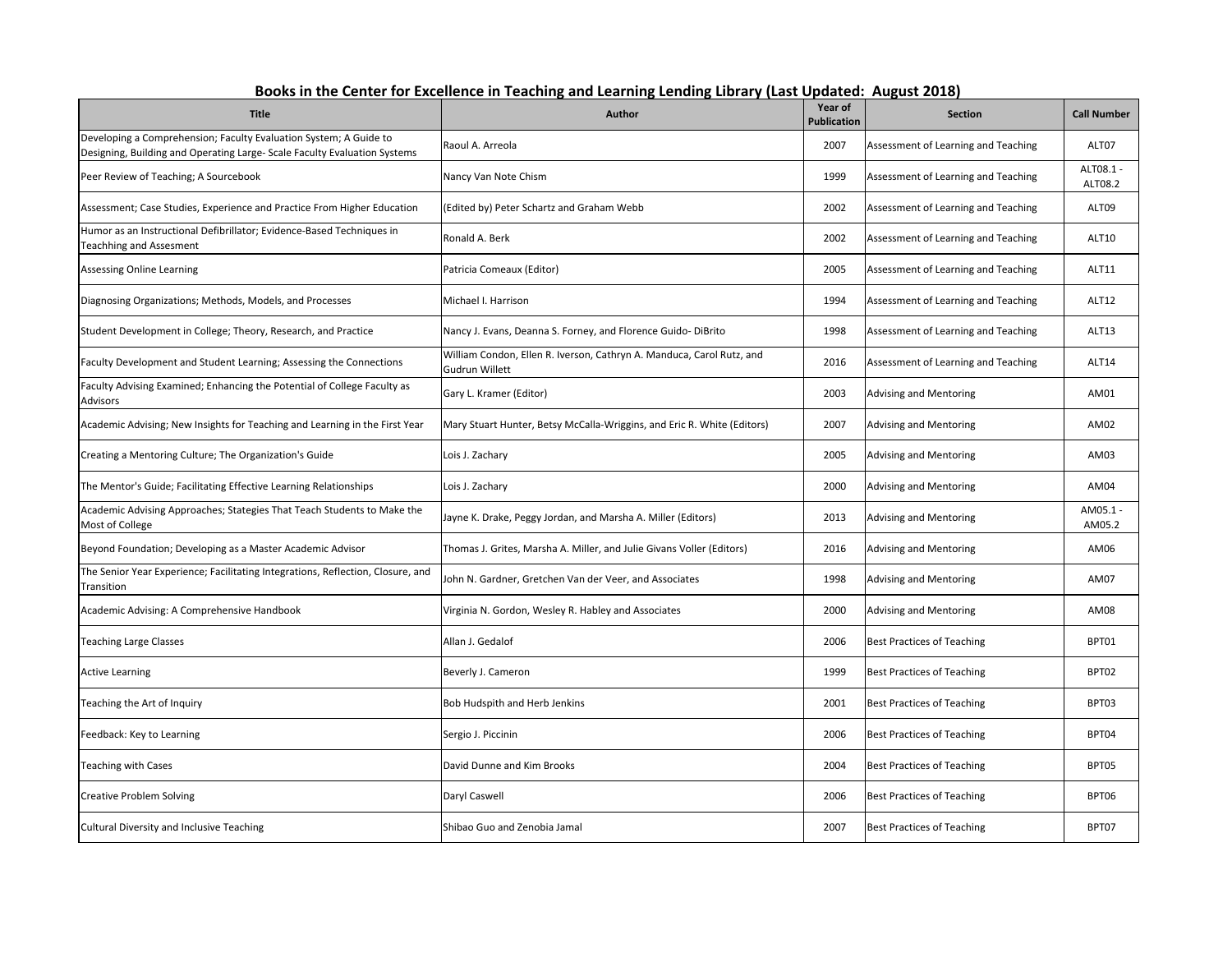| <b>Title</b>                                                                                                                                  | <u>ECHANIA EINIUI T</u><br><b>Author</b>                                                      | Year of<br><b>Publication</b> | , , , , , , , , , , , ,<br><b>Section</b> | <b>Call Number</b>   |
|-----------------------------------------------------------------------------------------------------------------------------------------------|-----------------------------------------------------------------------------------------------|-------------------------------|-------------------------------------------|----------------------|
| Teaching at its Best; A Research- Based Resource for College Instructors                                                                      | Linda B. Nilson                                                                               | 2003                          | <b>Best Practices of Teaching</b>         | BPT08                |
| Mastering the Techniques of Teaching                                                                                                          | Joseph Lowman                                                                                 | 1990                          | <b>Best Practices of Teaching</b>         | BPT09                |
| The Skillful Teacher                                                                                                                          | Stephen D. Brookfield                                                                         | 1990                          | <b>Best Practices of Teaching</b>         | <b>BPT10</b>         |
| The Skillful Teacher; On Technique, Trust, and Responsiveness in the<br>Classroom                                                             | Stephen D. Brookfield                                                                         | 2006                          | <b>Best Practices of Teaching</b>         | BPT11.1 -<br>BPT11.2 |
| McKeachie's Teaching Tips; Strategies, Research, and Theory for College and<br>university Teachers                                            | Wilbert J. McKeachie and Marilla Svincki                                                      | 2006                          | <b>Best Practices of Teaching</b>         | BPT12.1 -<br>BPT12.5 |
| What the Best College Teachers Do                                                                                                             | Ken Bain                                                                                      | 2004                          | <b>Best Practices of Teaching</b>         | BPT13.1 -<br>BPT13.4 |
| Becoming a Critically Reflective Teacher                                                                                                      | Stephen D. Brookfield                                                                         | 1995                          | <b>Best Practices of Teaching</b>         | BPT14                |
| Meaningful Course Revison; Enhancing Academic Engagement Using Student<br>Learning Data                                                       | Catherine M. Wehlburg                                                                         | 2006                          | <b>Best Practices of Teaching</b>         | BPT15                |
| Teaching Naked; How Moving Technology out of Your College Classroom Will<br>Improve Student Learning                                          | José Antonio Bowen                                                                            | 2012                          | <b>Best Practices of Teaching</b>         | <b>BPT16</b>         |
| Technology in the College Classroom; Education                                                                                                | Mark Girod and J.P. Steed (Editors)                                                           | 2007                          | <b>Best Practices of Teaching</b>         | BPT17                |
| Technology in the College Classroom; Humanities                                                                                               | Mark Girod and J.P. Steed (Editors)                                                           | 2007                          | <b>Best Practices of Teaching</b>         | BPT18                |
| Small Teaching; Everyday Lessons from the Science of Learning                                                                                 | James M. Lang                                                                                 | 2016                          | <b>Best Practices of Teaching</b>         | BPT19                |
| The Peak Performing Professor; A Practical Guide to Productivity and<br>Happiness                                                             | Susan Robinson                                                                                | 2013                          | <b>Best Practices of Teaching</b>         | BPT <sub>20</sub>    |
| Teach With Your Strengths: How Great Teachers Inspire Their Students                                                                          | Rosanne Liesveld, Jo Ann Miller, and Jennifer Robison                                         | 2005                          | <b>Best Practices of Teaching</b>         | BPT21                |
| Teaching Unprepared Students; Strategies for Promoting Success and<br>Retention in Higher Education                                           | Kathleen F. Gabriel and Sandra M. Flake (Foreword)                                            | 2008                          | <b>Best Practices of Teaching</b>         | BPT22                |
| Teach Students How To Learn: Strategies You Can Incorporate Into Any<br>Course to Improve Student Metacognition, study Skills, and Motivation | Sandra Yancy McGuire, Stephanie McGuire, and Thomas A. Angela (Foreword)                      | 2015                          | <b>Best Practices of Teaching</b>         | BPT23.1 -<br>BPT23.2 |
| Teaching Across Cultural Strengths: A Guide to Balancing Integrated and<br>Individuated Cultural Frameworks in College Teaching               | Alicia Fedelina Chávez, Susan Diana Longerbeam, and Joseph L. White<br>(Forword)              | 2016                          | <b>Best Practices of Teaching</b>         | BPT24                |
| The Slow Professor; Challenging the Culture of Speed in the Academy                                                                           | Maggie Berg and Barbara K. Seeber                                                             | 2016                          | <b>Best Practices of Teaching</b>         | BPT25                |
| Finding the Why: Personalizing Learning in Higher Education                                                                                   | Margit Misangyi Watts (Editor)                                                                | 2016                          | <b>Best Practices of Teaching</b>         | BPT26                |
| The Scholarship of Teaching and Learning in Canada: Institutional Impact                                                                      | Nicola Simmons (Editor)                                                                       | 2016                          | <b>Best Practices of Teaching</b>         | BPT27                |
| Transformative Learning and Adult Higher Education                                                                                            | Judith Beth Cohen, Jo Ann Gammel, and Amy Rutstein-Riley (Editors)                            | 2016                          | <b>Best Practices of Teaching</b>         | BPT28                |
| Beyond the Skills Gap: Preparing College Students for Life and Works                                                                          | Matthew T. Hora (Author), Joss J. Benbow (Contributor), and Amanda K.<br>Oleson (Contributor) | 2016                          | <b>Best Practices of Teaching</b>         | BPT29                |
| Teaching the Whole Student: Engaged Learning with Heart, Mind, and Spirit                                                                     | David Schoem, Christine Modey, and Edward P. St. John (Editors)                               | 2017                          | <b>Best Practices of Teaching</b>         | BPT30                |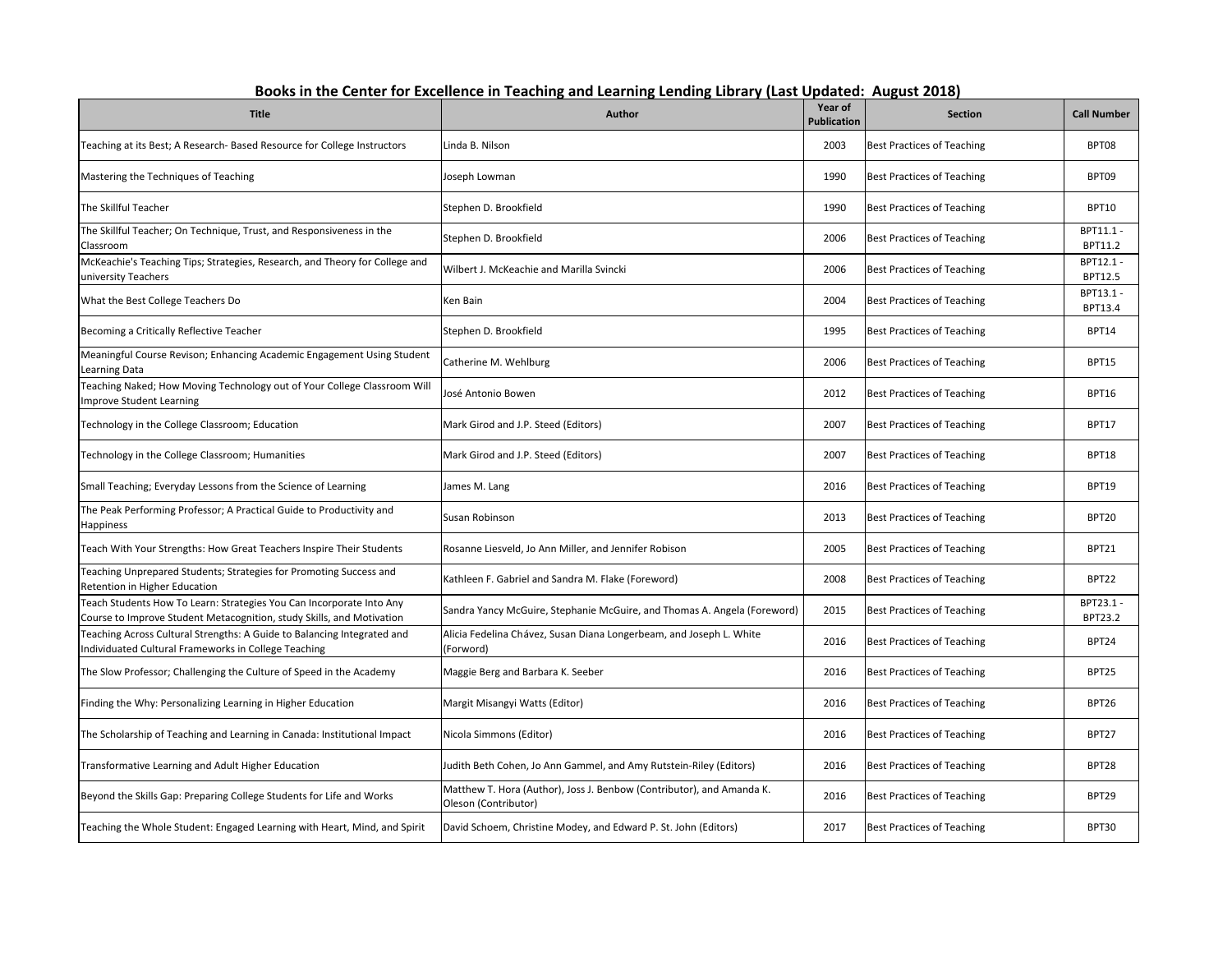| ייי ניוכ ככוונכו וטו באל<br><b>Title</b>                                                                               | LUIUILE LIVIUI<br>Author                                                                                                      | Year of<br><b>Publication</b> | <b>AUSUJL LUI</b><br><b>Section</b>                                    | <b>Call Number</b> |
|------------------------------------------------------------------------------------------------------------------------|-------------------------------------------------------------------------------------------------------------------------------|-------------------------------|------------------------------------------------------------------------|--------------------|
| Dynamic Lecturing: Research-Based Strategies to Enhance Lecture<br>Effectiveness                                       | Christine Harrington and Todd Zakrajsek                                                                                       | 2017                          | <b>Best Practices of Teaching</b>                                      | BPT31              |
| The Meaningful Writing Project: Learning, Teaching, and Writing in Higher<br>Education                                 | Michele Eodice, Anne Ellen Geller, and Neal Lerner                                                                            | 2016                          | Best Practices of Teaching                                             | BPT32              |
| Teaching to Change Lives: Seven Proven Ways to Make Your Teaching Come<br>Alive                                        | Dr. Howard Hendricks                                                                                                          | 1987                          | <b>Best Practices of Teaching</b>                                      | BPT33              |
| Motivating Students to Learn                                                                                           | Kathryn R. Wentzel and Jere E. Brophy                                                                                         | 2014                          | <b>Best Practices of Teaching</b>                                      | BPT34              |
| Punished by Rewards: The Trouble with Gold Stars, Incentive Plans, A's,<br>Praise, and other Bribes                    | Alfie Kohn                                                                                                                    | 1999                          | <b>Best Practices of Teaching</b>                                      | BPT35              |
| For White Folks Who Teach in the Hood And the Rest of Y'all Too                                                        | Christopher Emdin                                                                                                             | 2016                          | <b>Best Practices of Teaching</b>                                      | BPT36              |
| Great Expectations: What Kids Want from Our Urban Schools                                                              | Loyce Caruther, Jennifer Friend, Foreward by Gloria Ladson-Billings                                                           | 2016                          | <b>Best Practices of Teaching</b>                                      | BPT37              |
| Becoming a Successful Urban Teacher                                                                                    | Dave F. Brown, Forward by Eugene Garcia                                                                                       | 2002                          | <b>Best Practices of Teaching</b>                                      | BPT38              |
| Make Space: How to Set the Stage for Creative Collaboration                                                            | Scott Doorley & Scott Witthoft with a Foreword by David Kelley                                                                | 2012                          | Best Practices of Teaching                                             | BPT39              |
| Reinventing Ourselves; Interdisciplinary Education, Collaborative Learning,<br>and Experimentation in Higher Education | Barbara Leigh Smith and John McCann (Editors)                                                                                 | 2001                          | Faculty Development and Scholarship of<br><b>Teaching and Learning</b> | FDSTL01            |
| Rethinking Faculty Work; Higher Education's Strategic Imperative                                                       | Judith M. Gappa, Ann E. Austin, and Andrea G. Trice                                                                           | 2007                          | Faculty Development and Scholarship of<br>Teaching and Learning        | FDSTL02            |
| Resources for Faculty, Instructional, and Organizational Development                                                   | Douglas Reimondo Robertson (Editor), Linda B. Nilson (Associate Editor)                                                       | 2004                          | Faculty Development and Scholarship of<br>Teaching and Learning        | FDSTL03            |
| Resources for Faculty, Instructional, and Organizational Development                                                   | Douglas Reimondo Robertson (Editor), Linda B. Nilson (Associate Editor)                                                       | 2007                          | Faculty Development and Scholarship of<br><b>Teaching and Learning</b> | FDSTL04            |
| Resources for Faculty, Instructional, and Organizational Development                                                   | Douglas Reimondo Robertson (Editor), Linda B. Nilson (Associate Editor)                                                       | 2008                          | Faculty Development and Scholarship of<br><b>Teaching and Learning</b> | FDSTL05            |
| Transformative Conversations; A Guide to Mentoring Communities Among<br>Colleagues in Higher Education                 | Peter Felten, H-Dirksen L. Bauman, Aaron Kheriaty, Edward Taylor, Parker J.<br>Palmer, Rachel Naomi Remen, and Angeles Arrien | 2013                          | Faculty Development and Scholarship of<br><b>Teaching and Learning</b> | FDSTL06            |
| Good Start; A Guidebook for New Faculty in Liberal Arts Colleges                                                       | Gerald W. Gibson and Jerry G. Gaff                                                                                            | 1992                          | Faculty Development and Scholarship of<br><b>Teaching and Learning</b> | FDSTL08            |
| Junior Faculty Development; A Handbook                                                                                 | Donald K. Jarvis                                                                                                              | 1991                          | Faculty Development and Scholarship of<br>Teaching and Learning        | FDSTL09            |
| Undergraduate Research at Community Colleges                                                                           | (Editors) Brent D. Cejda and Nancy Hensel                                                                                     | 2009                          | Faculty Development and Scholarship of<br><b>Teaching and Learning</b> | FDSTL10            |
| A Handbook for Adjunct/ Part-Time Faculty and Teachers of Adults                                                       | Donald Greive, Ed.D.                                                                                                          | 1984                          | Faculty Development and Scholarship of<br><b>Teaching and Learning</b> | FDSTL11            |
| Scholarship Reconsidered; Priorities of the Professoriate                                                              | Ernest L. Boyer                                                                                                               | 1990                          | Faculty Development and Scholarship of<br>Teaching and Learning        | FDSTL12            |
| Enhancing Learning Through the Scholarship of Teaching and Learning; The<br>Challenges and Joys of Juggling            | Kathleen McKinney                                                                                                             | 2007                          | Faculty Development and Scholarship of<br>Teaching and Learning        | FDSTL13            |
| The Scholarship of Teaching and Learning Reconsidered; Instructional<br>Integration and Impact                         | Pat Hutchings, Mary Taylor Huber, and Anthony Ciccone                                                                         | 2011                          | Faculty Development and Scholarship of<br><b>Teaching and Learning</b> | FDSTL14            |
| Best Practices for Supporting Adjuct Faculty                                                                           | Richard E. Lyons (Editor)                                                                                                     | 2007                          | Faculty Development and Scholarship of<br><b>Teaching and Learning</b> | FDSTL15            |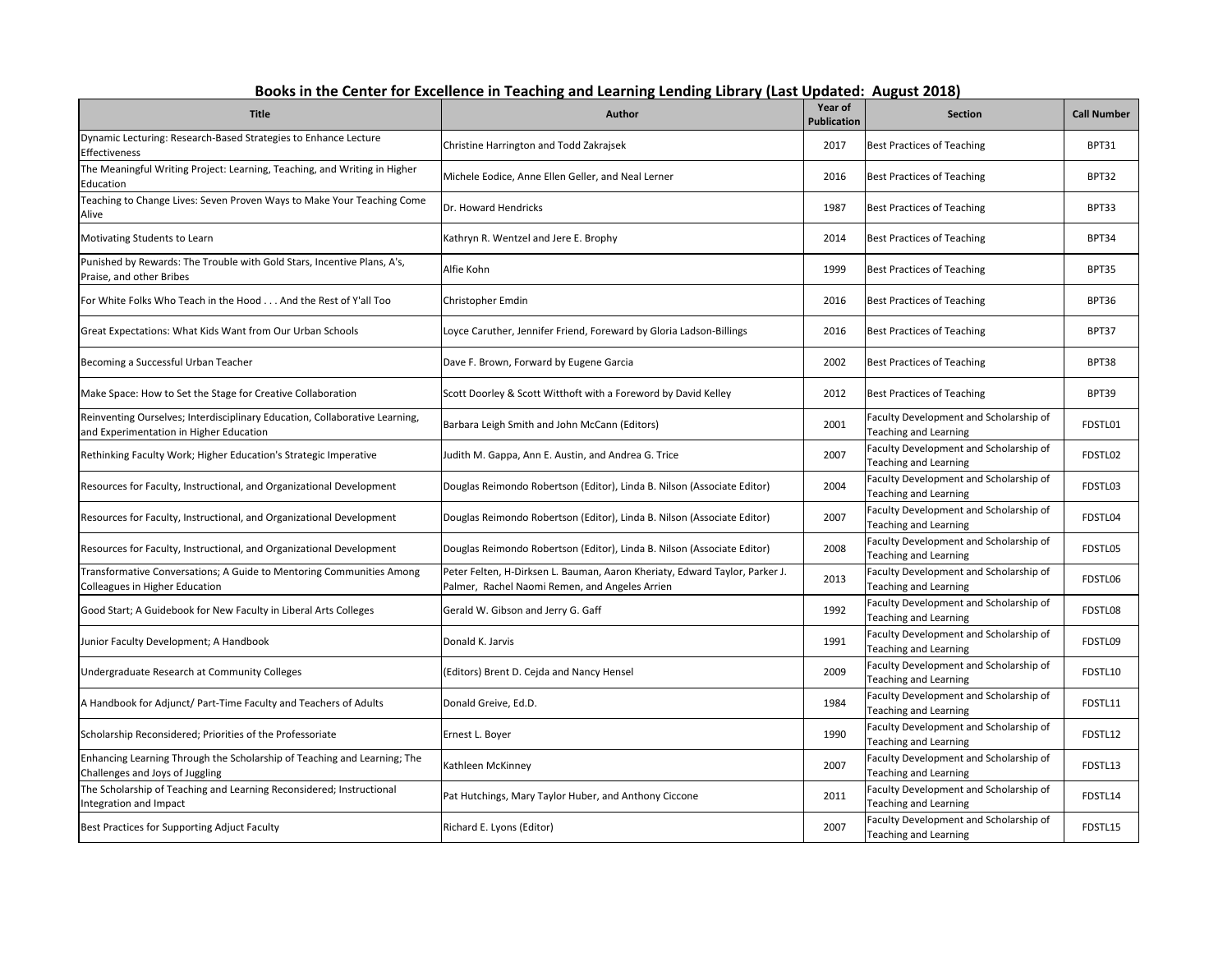| Books in the Center for Excellence in Teaching and Learning Lending Library (Last Updated: August 2018) |
|---------------------------------------------------------------------------------------------------------|
|---------------------------------------------------------------------------------------------------------|

| <b>Title</b>                                                                                                                                 | <b>Author</b>                                                                                                                                     | Year of<br><b>Publication</b> | <b>Section</b>                                                  | <b>Call Number</b>     |
|----------------------------------------------------------------------------------------------------------------------------------------------|---------------------------------------------------------------------------------------------------------------------------------------------------|-------------------------------|-----------------------------------------------------------------|------------------------|
| The New Advisor Guidebook; Mastering the Art of Academic Advising                                                                            | Pat Folsom, Franklin Yoder, and Jennifer E. Joslin (Editors)                                                                                      | 2015                          | Faculty Development and Scholarship of<br>Teaching and Learning | FDSTL16                |
| Envisioning the Faculty for the Twenty-First Century: Moving to a Mission-<br>Oriented and Learner-Centered Model                            | Adrianna Kezar and Daniel Maxey (Editors and Contributors)                                                                                        | 2016                          | Faculty Development and Scholarship of<br>Teaching and Learning | FDSTL17                |
| Exploring the Evidence: Initiatives in the First College Year                                                                                | Wendy G. Troxel and Marc Cutright (Editors)                                                                                                       | 2008                          | First Year and Sophomore Experience                             | FYSE01                 |
| Teaching First-Year College Students                                                                                                         | Bette LaSere Erickson, Calvin B. Peters, and Diane Weltner Strommer                                                                               | 2006                          | First Year and Sophomore Experience                             | FYSE02                 |
| Shedding Light on Sophomores: An Exploration of the Second College Year                                                                      | Barbara F. Tobolowsky and Bradley E. Cox (Editors)                                                                                                | 2007                          | First Year and Sophomore Experience                             | FYSE03.1 -<br>FYSE03.6 |
| Helping Sophomores Succeed; Understanding and Improving the Second-Year<br>Experience                                                        | Mary Stuart Hunter, Barbara F. Tobolowsky, John N. Gardner, Scott E.<br>Evenbeck, Jerry A. Pattengale, Molly A. Schaller, and Laurie A. Schreiner | 2010                          | First Year and Sophomore Experience                             | FYSE04                 |
| Student Development in the First College Year; A Primer for College Educators                                                                | Tracy L. Skipper                                                                                                                                  | 2005                          | First Year and Sophomore Experience                             | FYSE05                 |
| My Freshman Year; What a Professor Learned By Becoming a Student                                                                             | Rebekah Nathan                                                                                                                                    | 2005                          | First Year and Sophomore Experience                             | FYSE06                 |
| Making the Most of College; Students Speak Their Minds                                                                                       | Richard J. Light                                                                                                                                  | 2001                          | First Year and Sophomore Experience                             | FYSE07                 |
| College of the Overwhelmed; The Campus Mental Health Crisis and What to<br>Do About It                                                       | Richard Kadison, M.D. and Theresa Foy Digeronimo                                                                                                  | 2004                          | First Year and Sophomore Experience                             | FYSE08.1 - 08.2        |
| Shared Futures; Global Learning and Liberal Education                                                                                        | Kevin Hovland                                                                                                                                     | 2006                          | <b>Issues in Higher Education</b>                               | IHE01                  |
| Racial and Ethnic Diversity in Higher Education                                                                                              | (Editors) Caroline S. Turner, Anthony Lising Antonio, Mildred Garcia, Berta<br>Vigil Laden, Amaury Nora and Cheryl L. Presley                     | 1996                          | <b>Issues in Higher Education</b>                               | IHE02                  |
| Foundations of American Higher Education                                                                                                     | (Editors) James L. Bess and David S. Webster                                                                                                      | 1991                          | <b>Issues in Higher Education</b>                               | IHE03                  |
| Contemplative Practices in Higher Education; Powerful Methods to Transform<br><b>Teaching and Learning</b>                                   | Daniel P. Barbezat, Mirabai Bush, Parker J. Palmer, and Arthur Zajonc                                                                             | 2014                          | <b>Issues in Higher Education</b>                               | IHE04                  |
| A New Agenda for Higher Education; Shaping a Life of the Mind for Practice                                                                   | William M. Sullivan, Matthew S. Rosin, Lee S. Shulman, and Gary D.<br>Fenstermacher                                                               | 2008                          | <b>Issues in Higher Education</b>                               | IHE05                  |
| The Heart of Higher Education; A Call to Renewal; Transforming the Academy<br><b>Through Collegial Conversations</b>                         | Parker J. Palmer, Arthur Zajonc, and Megan Scribner                                                                                               | 2010                          | <b>Issues in Higher Education</b>                               | IHE06                  |
| The Courage to Teach; Exploring the Inner Landscape of a Teacher's Life                                                                      | Paker J. Palmer                                                                                                                                   | 1998                          | <b>Issues in Higher Education</b>                               | IHE07                  |
| Women of Academe; Outsiders in the Sacred Grove                                                                                              | Nadya Aisenberg and Mona Harrington                                                                                                               | 1998                          | <b>Issues in Higher Education</b>                               | IHE08                  |
| Faculty Incivility; The Rise of the Academic Bully Culture and What to Do<br>About It                                                        | Darla J. Twale and Barbara M. De Luca                                                                                                             | 2008                          | <b>Issues in Higher Education</b>                               | IHE09                  |
| Pedagogy of the Oppressed                                                                                                                    | Paulo Freire, Donaldo Macedo (Introduction)                                                                                                       | 2000                          | <b>Issues in Higher Education</b>                               | <b>IHE10</b>           |
| The Culturally Inclusive Educator; Preparing for a Multicultural World                                                                       | Dena R. Samuels                                                                                                                                   | 2014                          | <b>Issues in Higher Education</b>                               | <b>IHE11</b>           |
| <b>Generation Z Goes to College</b>                                                                                                          | Corey Seemiller, Meghan Grace                                                                                                                     | 2016                          | Issues in Higher Education                                      | <b>IHE12</b>           |
| iGen: Why Today's Super-Connected Kids Are Growing up Less Rebellious,<br>More Tolerant, Less Happy and Completely Unmprepared for Adulthood | Jean M. Twenge, PhD                                                                                                                               | 2017                          | Issues in Higher Education                                      | <b>IHE13</b>           |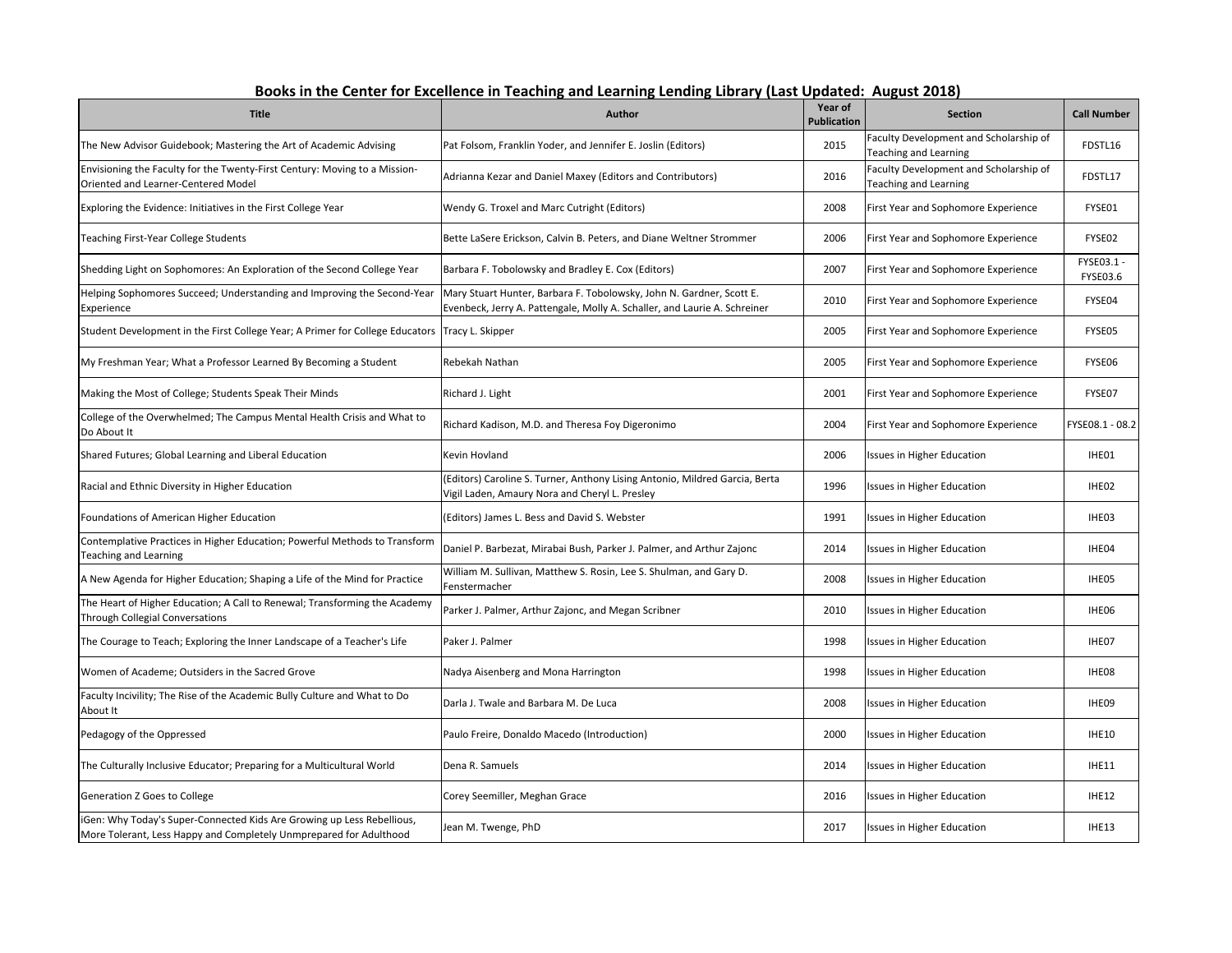| <b>Title</b>                                                                                                                        | <b>Author</b>                                                                                                                                    | Year of<br><b>Publication</b> | <b>Section</b>                       | <b>Call Number</b> |
|-------------------------------------------------------------------------------------------------------------------------------------|--------------------------------------------------------------------------------------------------------------------------------------------------|-------------------------------|--------------------------------------|--------------------|
| Savage Inequalities: Children in America's Schools                                                                                  | Jonathan Kozol                                                                                                                                   | 1991                          | Issues in Higher Education           | IHE14              |
| Learner- Centered Teaching; Five Key Changes to Practice                                                                            | Maryellen Weimer                                                                                                                                 | 2013                          | Learning                             | LO1                |
| How Learning Works; Seven Research- Based Principles for Smart Teaching                                                             | Susan A. Ambrose, Michael W. Bridges, Michele DiPietro, Marsha C. Lovett,<br>Marie K. Norman, and Richard E. Mayer                               | 2010                          | Learning                             | L02                |
| How People Learn; Brain, Mind, Experience, and School                                                                               | cuitors) John D. Bransfordi Ann L. Brown, Rouney R. Cocking (Additional<br>Material Editors) M. Suzanne Donovan, John D. Bransford, and James W. | 2000                          | Learning                             | LO3                |
| The Theory and Practice of Learning                                                                                                 | Peter Jarvis, John Holford, and Colin Griffin                                                                                                    | 2003                          | Learning                             | L04                |
| Supporting Student Learning; Case Studies, Experience and Practice From<br><b>Higher Education</b>                                  | Glenda Crosling and Graham Webb                                                                                                                  | 2002                          | Learning                             | LO5                |
| Facilitating Seven Ways of Learning; A Resource for More Purposeful, Effective<br>and Enjoyable College Teaching                    | James R. Davis and Bridget D. Arend                                                                                                              | 2013                          | Learning                             | L06                |
| Promoting Active Learning; Stategies for the College Classroom                                                                      | Chet Meyers and Thomas B. Jones                                                                                                                  | 1993                          | Learning                             | L07                |
| Active Learning; Creating Excitement in the Classroom                                                                               | Charles C. Bonwell and James A. Eison                                                                                                            | 1991                          | Learning                             | L08                |
| Action Learning; A Practitioner's Guide                                                                                             | Ian McGill and Liz Beaty                                                                                                                         | 1992                          | Learning                             | L09                |
| The Practice of Problem-Based Learning; A Guide to Implementing PBL in the<br>College Classroom                                     | José A. Amandor, Libby Miles, and C.B. Peters                                                                                                    | 2006                          | Learning                             | L <sub>10</sub>    |
| Learning and Motivation in the Postsecondary Classroom                                                                              | Marilla D. Svinicki                                                                                                                              | 2004                          | Learning                             | $L11.1 - L11.2$    |
| The New Science of Learning; How to Learn in Harmony With Your Brain                                                                | Terry Doyle and Todd Zakrajsek and Jeannie H. Loeb (foreword)                                                                                    | 2013                          | Learning                             | L12                |
| Engaging Imagination; Helping Students Become Creative and Reflective<br>Thinkers                                                   | Alison James and Stephen D. Brookfield                                                                                                           | 2014                          | Learning                             | L13                |
| Mathematical Mindsets: Unleashing Students' Potential Through Creative<br>Messages and Innovative Teaching                          | Jo Boaler                                                                                                                                        | 2016                          | Learning                             | L <sub>15</sub>    |
| How We Learn: And Why it Happens                                                                                                    | <b>Benedict Carey</b>                                                                                                                            | 2015                          | Learning                             | $L16.1 - L16.2$    |
| Learn Better: Mastering the Skills for Success in Life, Business, and School, or,<br>How to Become an Expert in Just About Anything | Ulrich Boser                                                                                                                                     | 2017                          | Learning                             | $L17.1 - L17-2$    |
| Brain Rules: 12 Principles for Surviving and Thriving at Work, Home, and<br>School                                                  | John Medina                                                                                                                                      | 2017                          | Learning                             | $L18.1 - L18.2$    |
| Team-Based Learning; A Transformative Use of Small Groups in College<br>Teaching                                                    | (Editors) Larry K. Michaelsen, Arletta Bauman Knight, and L. Dee Fink                                                                            | 2004                          | Signature and Collaborative Learning | SCL01              |
| Student Learning Communities, Faculty Learning Communities, and Faculty<br>Development                                              | (Edited by) Nancy Simpson and Jean Layne                                                                                                         | 2006                          | Signature and Collaborative Learning | SCL <sub>02</sub>  |
| Creating Significant Learning Experiences; An Integrated Approach to<br>Designing College Courses                                   | Dee Fink                                                                                                                                         | 2003                          | Signature and Collaborative Learning | SCL <sub>03</sub>  |
| Creating Significant Learning Experiences; An Integrated Approach to<br>Designing College Courses                                   | L. Dee Fink                                                                                                                                      | 2013                          | Signature and Collaborative Learning | SCL04              |
| Exploring Signature Pedagogies; Approaches to Teaching Disciplinary Habits of<br>Mind                                               | (Editors) Regan A. R. Gurung, Nancy L. Chick, Aeron Haynie, and Anthony A.<br>Ciccone                                                            | 2009                          | Signature and Collaborative Learning | SCL05              |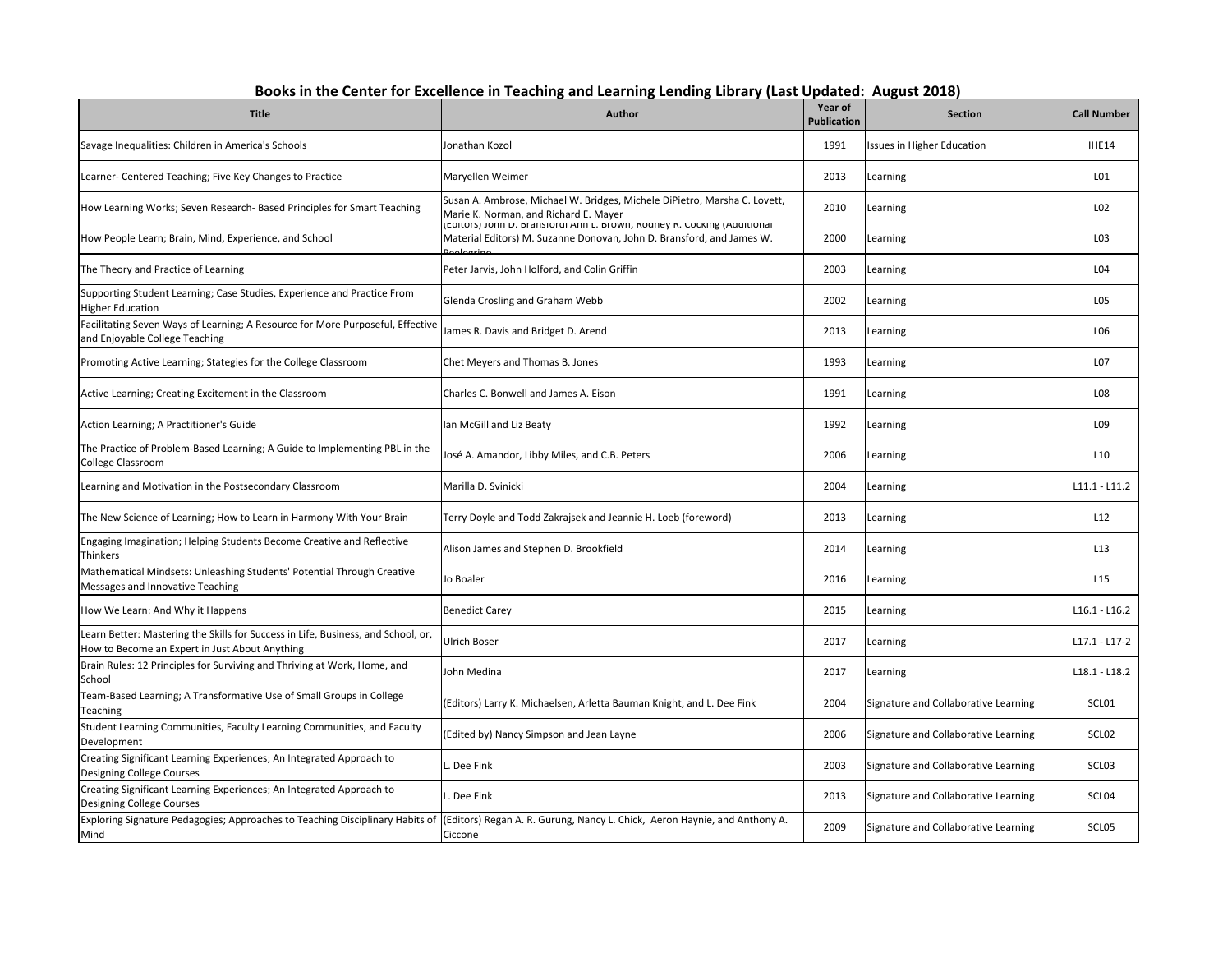|                                                                                                              | DUUNS III LIIE CEIILEI TUI EACEIIEIICE III TEACHING ANU LEATHING LENUNG LIDIATY (LASL OPUALEU.  AUGUSL ZULO |                                      |                                      |                    |  |
|--------------------------------------------------------------------------------------------------------------|-------------------------------------------------------------------------------------------------------------|--------------------------------------|--------------------------------------|--------------------|--|
| <b>Title</b>                                                                                                 | <b>Author</b>                                                                                               | <b>Year of</b><br><b>Publication</b> | <b>Section</b>                       | <b>Call Number</b> |  |
| Exploring More Signature Pedagogies; Approaches to Teaching Disciplinary<br>Habits of Mind                   | (Editors) Nancy L. Chick, Aeron Haynie, Regan A. R. Gurung, and Anthony A.<br>Ciccone                       | 2012                                 | Signature and Collaborative Learning | SCLO6              |  |
| Discussion in the College Classroom; Getting Your Students Engaged and<br>Participating in Person and Online | Jay R. Howard and Maryellen Weimer                                                                          | 2015                                 | Signature and Collaborative Learning | SCL07              |  |
| Community-Based Research and Higher Education; Principles and Practices                                      | Kerry Strand, Sam Marullo, Nick Cutforth, Randy Stoecker, and Patrick<br>Donohue                            | 2003                                 | Signature and Collaborative Learning | SCLO <sub>8</sub>  |  |
| Liberating Service Learning and the Rest of Higher Education Civic<br>Engagement                             | Randy Stoecker                                                                                              | 2016                                 | Signature and Collaborative Learning | SCL09              |  |
| Evaluation Theory, Models, and Application                                                                   | Daniel L. Stufflebeam and Anthony J. Shinkfield                                                             | 2007                                 | Theory                               | T01                |  |
| <b>Education and Identity</b>                                                                                | Arthur W. Chickering and Linda Reisser                                                                      | 1993                                 | Theory                               | T <sub>02</sub>    |  |
| Self- Efficacy in Changing Societies                                                                         | (Editor) Albert Bandura                                                                                     | 1995                                 | Theory                               | T <sub>0</sub> 3   |  |
| Self-Directed Learning: From Theory to Practice                                                              | Stephen Brookfield (Editor)                                                                                 | 1985                                 | Theory                               | T04                |  |
| Self- Theories; Their Role in Motivation, Personality, and Development                                       | Carlos S. Dweck                                                                                             | 2000                                 | Theory                               | <b>T05</b>         |  |
| Methods in Educational Research; From Theory to Practice                                                     | Marguerite G. Lodico, Dean T. Spaulding, and Katherine H. Voegtle                                           | 2006                                 | Theory                               | <b>T06</b>         |  |
| Forms of Ethical and Intellectual Development in the College Years; A Scheme                                 | William G. Perry, Jr.                                                                                       | 1999                                 | Theory                               | <b>T07</b>         |  |
| Emotional Intelligence: A Practical Guide                                                                    | Dr. David Walton                                                                                            | 2012                                 | Theory                               | <b>T08</b>         |  |
| Beyond Critical Thinking; Teaching the Thinking Skills Necessary to Academic<br>and Professional Success     | William T. Daly                                                                                             | 1995                                 | <b>Teaching Pedagogies</b>           | <b>TP01</b>        |  |
| <b>Foundations for Critical Thinking</b>                                                                     | Trudy Bers, Marc Chun, William T. Daly, Christine Harrington, and Barbara F.<br>Tobolowsky                  | 2015                                 | <b>Teaching Pedagogies</b>           | <b>TP02</b>        |  |
| Teaching for Critical Thinking; Tools and Techniques to Help Students<br><b>Question Their Assumptions</b>   | Stephen D. Brookfield                                                                                       | 2012                                 | Teaching Pedagogies                  | <b>TP03</b>        |  |
| The Course Syllabus; A Learning- Centered Approach                                                           | Judith Grunert O'Brien, Barbara J. Millis, and Margaret W. Cohen                                            | 2008                                 | <b>Teaching Pedagogies</b>           | <b>TP04</b>        |  |
| The Graphic Syllabus and the Outcomes Map; Communicating Your Course                                         | Linda B. Nilson                                                                                             | 2007                                 | Teaching Pedagogies                  | <b>TP05</b>        |  |
| How to Run Seminars and Workshops; Presentation Skills for Consultants,<br><b>Trainers and Teachers</b>      | Robert L. Jolles                                                                                            | 1993                                 | <b>Teaching Pedagogies</b>           | <b>TP06</b>        |  |
| Reinventing Undergraduate Education: Engaging College Students in Research<br>and Creative Activities        | Shouping Hu, Kathryine Scheuch, Robert Schwartz, Joy Gaston Gayles, and<br>Shaoqing Li                      | 2008                                 | <b>Teaching Pedagogies</b>           | <b>TP07</b>        |  |
| How to Talk About Hot Topics on Campus; From Polarization to Moral<br>Conversations                          | Robert J. Nash, DeMethra LaSha Bradley, and Arthur W. Chickering                                            | 2008                                 | <b>Teaching Pedagogies</b>           | <b>TP08</b>        |  |
| Discussion as a Way of Teaching; Tools and Techniques for Democratic<br>Classrooms                           | Stephen D. Brookfield and Stephen Preskill                                                                  | 1999                                 | <b>Teaching Pedagogies</b>           | <b>TP09</b>        |  |
| Educating for Democracy; Preparing Undergraduates for Responsible Political<br>Engagement                    | Anne Colby, Elizabeth Beaumont, Thomas Ehrlich, and Josh Corngold                                           | n.d.                                 | Teaching Pedagogies                  | <b>TP10</b>        |  |
| Roots in the Sawdust: Writing to Learn Across the Disciplines                                                | Anne Ruggles Gere (Editor)                                                                                  | 1985                                 | <b>Teaching Pedagogies</b>           | <b>TP11</b>        |  |